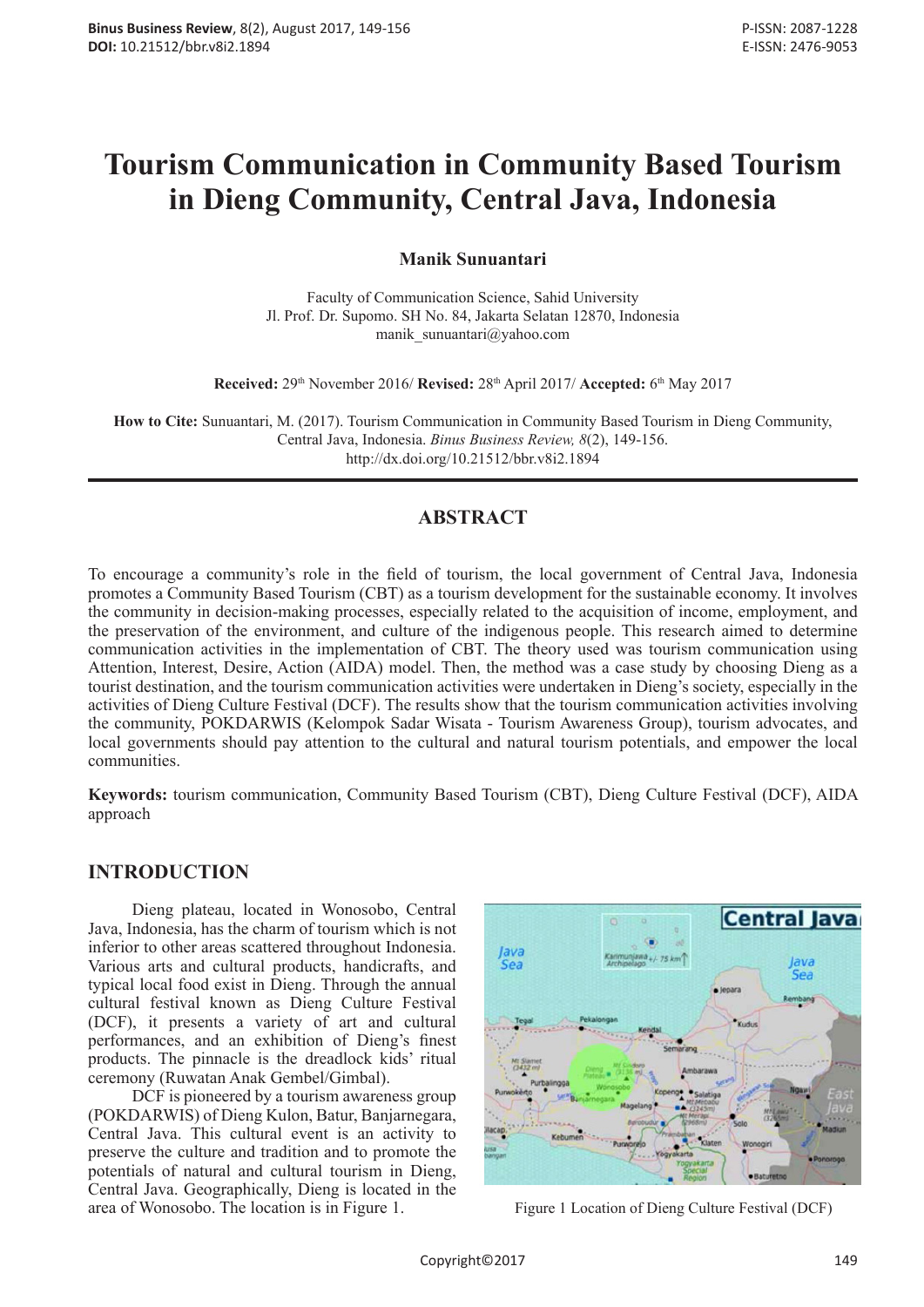DCF is an annual cultural festival to promote Dieng as a tourism destination (tourism village). The increasing numbers of tourists are expected to propel the economic fundamentals of Dieng society. Hence, tourism activity could be one of the alternatives to improve the welfare of society. DCF is also a preservation effort of cultural activities which is environmentally friendly, and exploration of the potential of tourism, socio-economic community by involving all elements of society according to the program of Community Based Tourism (CBT). Then, DCF can become the pride of the Dieng society which has unique cultural diversity and also maintains the environmental sustainability. In 2016, DCF used "The Soul of Culture" as its theme. It means that every culture contains intangible knowledge and becomes a good resource for human's life. DCF is a cultural festival with the concept of synergy between the elements of local culture, natural tourism potential of Dieng, and the empowerment of the local community. The performance of the traditional and contemporary art is displayed in this cultural festival with the aim of involving all elements of society to promote the creation of community economy.

CBT emphasizes the central role of local communities in tourism and has a larger correlation with community development than other forms of tourism (Tolkach, 2013). According to Tolkach (2013), the majority of CBT initiatives are small scale, rural, or regional, and partially owned and managed by the community to deliver community benefits. It aims to support the community development and to improve the livelihoods of local residents. In some instances, tourism initiatives in community settings are 'top-down,' and in others are 'bottomup.' CBT has common attributes. It aims to benefit local communities, particularly rural or indigenous people or people in small towns by contributing to their well-being and the well-being of their cultural and environmental assets, host tourists in the local community, manage a tourism scheme communally, share the profits or benefits equitably, use a portion of the profits or resources for community development to maintain and protect a community's cultural or natural heritage asset (e.g. conservation), and involve communities in tourism planning, on-going decision making, development and operations. (APEC Tourism Working Group, 2010).

According to APEC Tourism Working Group (2010), CBT may enhance social sustainability by empowering local communities to manage their resources, providing meaningful employment, and assisting with capacity building and cultural preservation. Environmental benefits include income generation for communities to actively protect their land from degradation and enhance conservation efforts to attract tourists, especially about eco-tourism initiatives.

If CBT can work effectively, it can have several benefits. For example, it supports local economic development through diversification of employment

which is financially viable, respects and encourages equitable participation of the local community, and is ecologically sustainable and minimizes the impact on the environment. Moreover, it can conserve and promote living cultural heritage and welfare,educate visitors about culture and nature, demonstrate good management practices, and ensure a qualified and safe experience for all of the individuals involved.

According to Mulyana (2000), communication functions as a social communication hinting that it is important to build self-concept, self-actualization, survival, happiness. It also avoids the stress and strain among others through communication that is entertaining, and to cultivate relationships with others. Tourism activities cannot be separated from the process of social communication involving all elements in society. To maintain continuity of human life, people must communicate with others. Effective communication will benefit all the people who communicate. The characteristics of effective communication are providing practical information, giving the fact of being delivered, clarifying and summarizing information, saying something specific, and persuading others and offering recommendations (Bungin, 2015).

The success of development in the tourism cannot be separated from the community in that field which is an object and subject of development itself. Development as a process of social change aims to improve the whole quality of life or the majority of the people without ruining the environment and cultural places. The society is trying to involve many members of the community in this effort and make them determine their goals. (Dilla, 2007).When using a community-based tourism development approach it is relevant to understand the stakeholders sense of place, or place attachment, i.e. how the residents feel about their community and also what they do in that community such as how they engage visitors, each other, and natural resources (Amsden, Stedman, & Kruger, 2010).

Community participation in tourism activities can determine the outcome of the tourism activity itself. One strategy used is Attention, Interest, Desire, Action (AIDA) approach. This approach explains that a tourism activity should draw the attention of communicators, so it will generate interest and desire to be involved in the activities. Local community participation is needed in building a tourism village by holding various community activities to sustain the program. It is a program which is capable of improving the quality of life.

Then, sustainable tourism business is a business of community empowerment.The public is fully involved in tourism activities proposed. The programs run in a sustainable manner which should involve the community. Even the benefit from the activities should be perceived by the public so that people get economic added value and people can support themselves through tourism activities. Therefore, the community must be empowered. Then, they can change things especially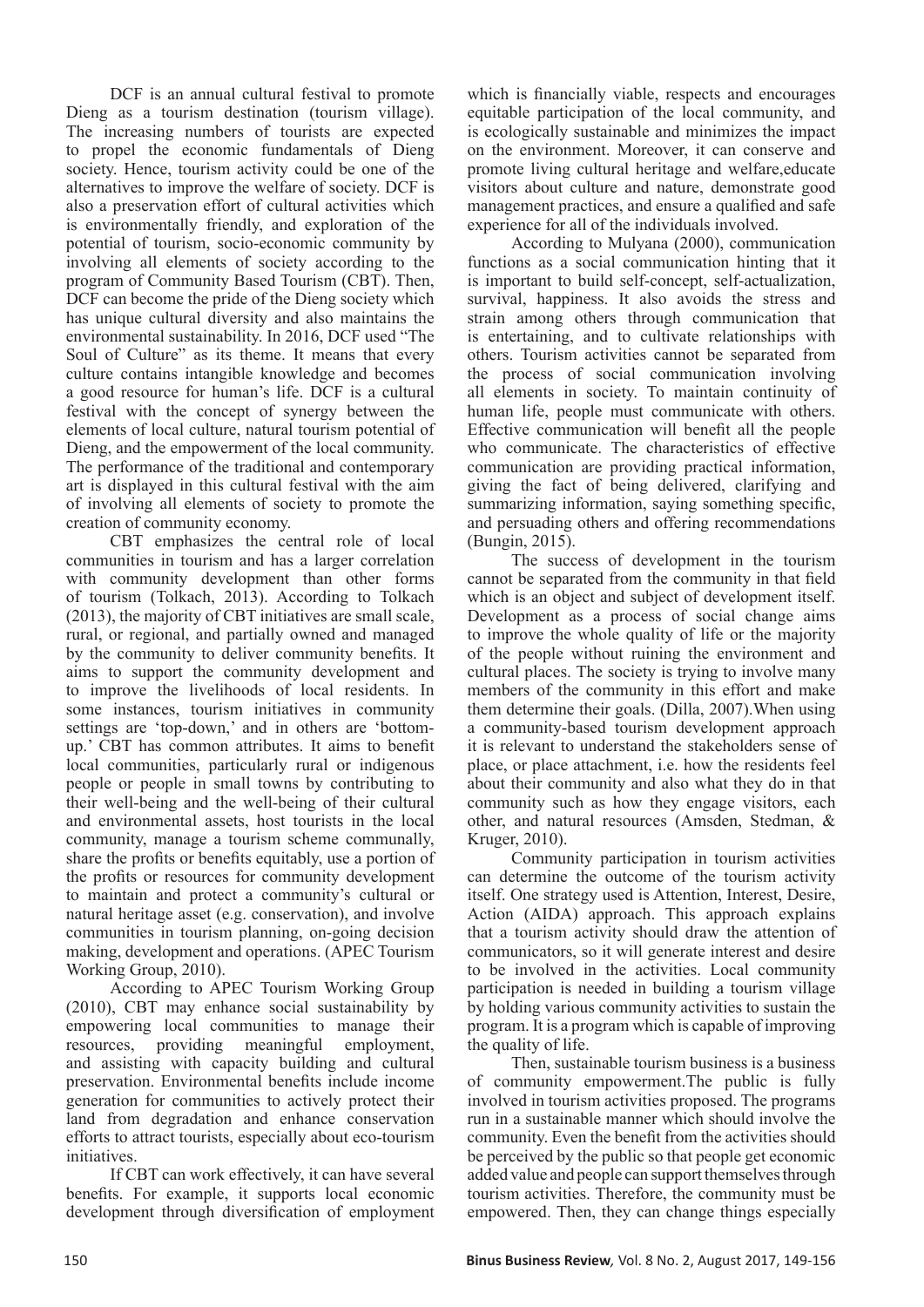the economic conditions. According to Shardlow in Adi (2003), empowerment discusses how individuals, groups or communities try to control their lives and shape the future in accordance with their wishes.

The involvement of individuals, groups, and communities drives the success of a development program. Society is instrumental in supporting the success of a program so that local communities should be encouraged to become an important part of the implementation of the program. Local community development is a process that is to create social and economic progress for society through active participation and initiative of community members (Edi, 2005).

Through communication, the awareness from individuals, groups, and society should be built to decrease the poverty and unemployment level. According to Dilla (2007), the society must perform a development as a process of social change aimed at increasing the life quality of all or majority of the people without ruining the local environment and culture. Moreover, local communities should be seen as the community that has potential in developing their region. Each has potential, but not everyone is aware of it. This potential should be encouraged to be more valuable in the development of sustainable tourism. Furthermore, Sumodiningrat (1996) said that the empowerment of community could be performed in three ways. Those were creating an atmosphere or climate that allows the potential for developing society, strengthening the potential or communityowned power (empowering), and preventing the weak to be weaker.

In tourism activity, participation can include the community in promoting economic growth. According to Harun and Ardianto (2011), participation is an empowerment process to the community so that they are given the authority to organize and give opinions for their development.

Therefore, tourism climate must be created to reflect the dynamics of the community, so the potential of each region could be seen as well. The potential that exists in the community should also be encouraged. Then, sustainable tourism development cannot be denied from involving the community; they can feel the impact directly. The sustainability should be maintained while competing in the various fields of business to provide a great passion for improving the welfare of local communities.

Hall (1996) in Blackstock (2005) said CBT focused on the involvement of the host community in planning and maintaining tourism development to create a more sustainable industry. It is the concept of sustainable economic development of tourism by involving the community in its implementation of whole things. Therefore, in the development of tourism, Small and Medium Enterprises (SMEs) are encouraged to provide goods and services to the visitors. Moreover, community involvement is a process to empower people through tourism and to improve the well-being of the social, economic and

development. Thus, Hardy, Beeton, and Pearson (2002) in Fong and Lo (2015) said that local communities' involvement in decision making process was the key element in sustaining the cultural products in a tourist destination.

The World Bank states that the concept of CBT involves the community in many ways especially in the decision-making process. It is particularly related to the acquisition of income, employment, and the preservation of the environment and the culture of the indigenous people which in turn foster selfidentity and pride of the local population to grow the tourism activities. CBT is also an implementation of the democratic economy in the real sector of the community by the community and for the community. ASEAN Community Based Tourism defines CBT as tourism activity which community owns, operates, manages, or coordinates at the community level. It contributes to the well-being of communities through supporting sustainable livelihoods and protecting valued social-cultural traditions, and natural and cultural heritage resources (ASEAN, 2016).

Furthermore, Lindström and Larson (2016) said that community participation composed an integral part of sustainable tourism development specifically in accordance with the community-based tradition (Tosun, 2000; Blackstock, 2005; Beeton, 2006; Saarinen, 2006; Iorio & Corsale, 2014). Community participation is an integral part of developing CBT. The role of the community determines the sustainability of the local tourism because it becomes part of the CBT process. The implementation of CBT should involve the whole public in the management of sustainable tourism. Contributions from the community start from planning to evaluation giving a strong impetus to build territory with their consciousness. Community ownership is stronger with the support of the existing socio-cultural values. The benefits are not only social impacts but also economic impacts to improve the welfare. This means that tourism activities provide economic added value in the communities that they manage jointly. It is the big role of society which determines the success of the planned action.

According to Mnguni and Giampiccoli (2016), CBT is commonly understood as managed and owned by the community and for the community. It is a form of 'local' tourism that helps local service providers and suppliers and focuses on interpreting and communicating the local culture and environment.

Empowerment of local communities is the key to the effort to encourage people to get involved in tourism activities. It is required for the communication strategy adapted to the local culture. The success of communication can persuade the public to participate actively in the tourism activities.

Okazaki (2008) showed that community participation approach had been advocated as an integral part of sustainable tourism development. The community-based approach, despite the implementation barriers, is still the best course of action due to the reasons listed. First, local issues have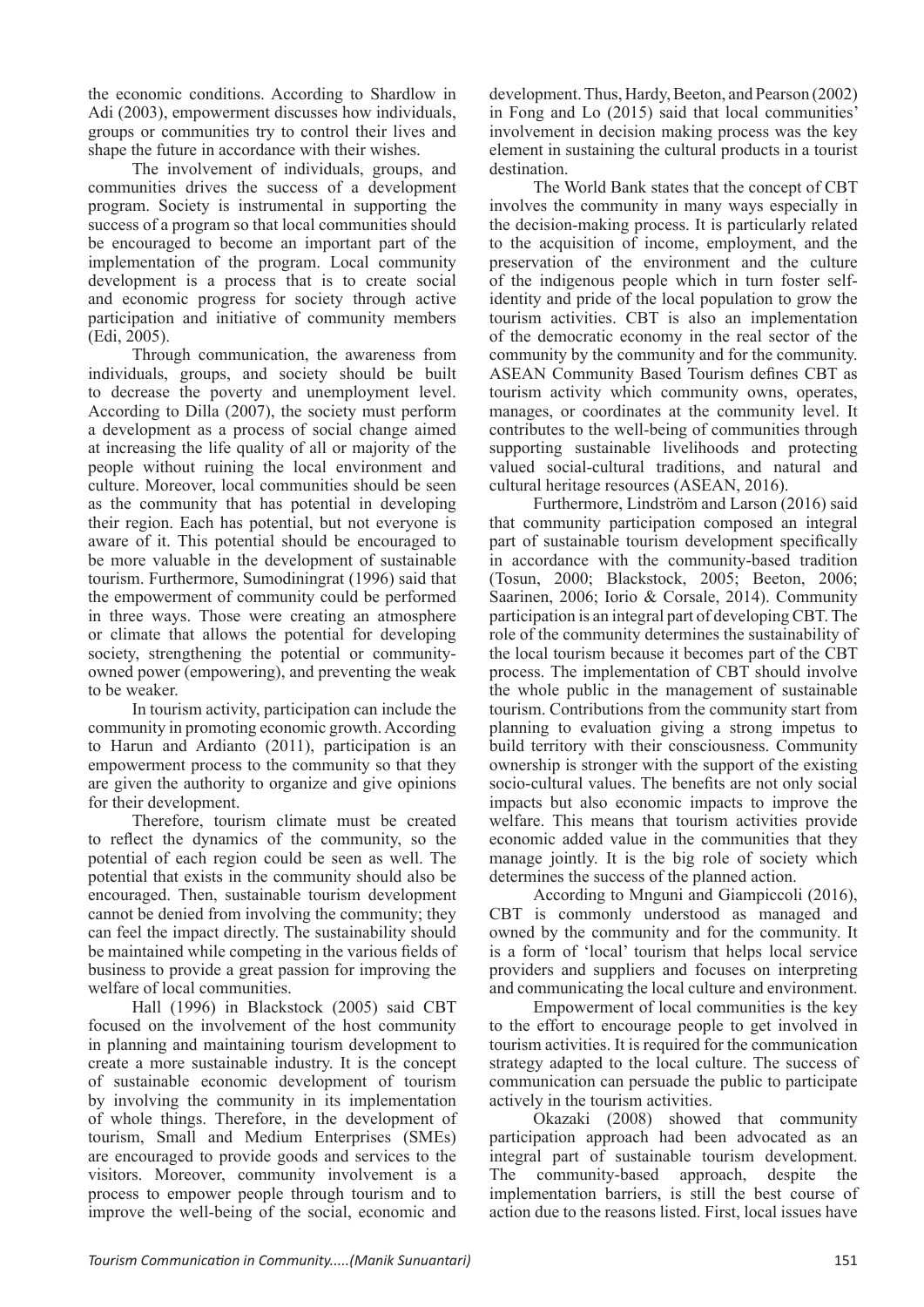a direct influence on the tourist experience. Second, the image of tourism is based on the assets of the local community including not only the local people but also the natural environment, infrastructure, facilities, and special events or festivals. Therefore, the cooperation of the host community is essential to access and develop these assets appropriately. Third, public involvement functions as a driving force to protect the natural environment and culture as tourism products, and simultaneously encourages greater tourism-related income. Fourth, since the tourism industry is sensitive to both internal and external forces, many tourism development plans are often partially implemented or not at all.

In the implementation of CBT, it must observe the principles of management so that it is in accordance with the expected objectives. The principles are various. Those are recognizing support and developing community ownership in the tourism industry, involving community members in starting every aspect, developing community pride, improving the quality of life of the community, ensuring environmental sustainability, maintaining the unique character and culture in the local area, assisting in the development of learning about cultural exchange in the community, respecting cultural differences and human dignity, distributing benefits equitably to the community members, and playing a role in determining the percentage of revenue (income distribution) in existing projects in the community (Suansri, 2003).

The basic principles can be used as a direction in sustainable tourism development to enable the next program in supporting the previous program. The focus of these principles is to emphasize the importance of community that the society becomes the object and subject of the sustainable tourism activities. The existence of the principle balancing between local industry and local communities is the manager of tourism activities. The balance gains aim to combine efforts and to manage the environment, so all parties feel the impact of their activity by maintaining the culture of the community and the social relationships among them. Then, the environment preservation is well maintained which is conducted by the community.

The research of communication in the tourism industry is still very rare. Buckley (2012) identified five factors that had the most significant effect on the sustainability of the tourism industry. Those were (1) parks, biodiversity, conservation; (2) pollution, climate change; (3) prosperity, poverty alleviation; (4) peace, security, safety; and (5) population stabilization and reduction. Therefore, the research results are expected to contribute to the development of tourism in Dieng.

## **METHODS**

Newman (1997) said that the interpretive approach held social life which was based on social interactions and socially constructed meaning system. People possessed an internally experienced sense

of reality. This subjective sense of reality is crucial to grasp human social life. This research uses a descriptive method with a single case study about the life of individuals and communities in DCF. According to Mooney cited in Salim (2006), the descriptive case study describes the phenomenon. Through this research, some decisions taken by social actors in the society can be found. According to Newman (1997), the researcher also analyzes the data differently. Immersion gives the researcher an intimate familiarity with people's life and culture. The researcher looks for the pattern in the life, actions, and words of people in completing the case as a whole.

The research location is in Dieng Plateau especially Dieng Kulon, Banjarnegara. Thus, the key informants are the community of Dieng Pandavas, the activists of tourism in the highlands, public relation of local government of Banjarnegara, and communities around the DCF. The technique of collecting the data is divided into several points. First, there is the indepth interview with Alif Faozi (Founder & Activist of POKDARWIS), public relation of local government in Banjarnegara, Budhi Hermanto (tourism activist/ Chief of DCF), opinion leader, homestay providers, and residents around DCF location. Second, the researcher does participant observation. It is when the researcher is an observer (observer as a participant). It is conducted to obtain a description of the condition in the location of observation. Last, there are documentations, secondary data, and other data required.

Data analysis technique is written by Bogdan as suggested by Miles and Huberman in Denzin and Lincoln (2009). The data analysis consists of three interrelated sub processes, namely data reduction, data presentation, and conclusions or verification. Meanwhile, the validity of the data uses the method of triangulation. According to Yardley in Yin (2011), the principle of triangulation comes from navigation, where the intersection of three different reference points is used to calculate the precise location of an object. In research, the principle pertains the goal of seeking at least three ways of verifying or corroborating a particular event, description, or fact. Such corroboration serves as another way of strengthening the validity of the research. The data triangulation in this research is the resource and triangulation method. The researcher conducts a cross-check from several informants and observation to get a realistic portrayal of the object.

## **RESULTS AND DISCUSSIONS**

Dieng Plateau is often called Dieng which is geographically divided into two administrative regions, Dieng Kulon in Banjarnegara and Dieng Wetan in Wonosobo. This region is one of the most remote regions in Central Java. Dieng is located in the west of Sindoro and Sumbing mountains. In the dry season (July and August), the temperature can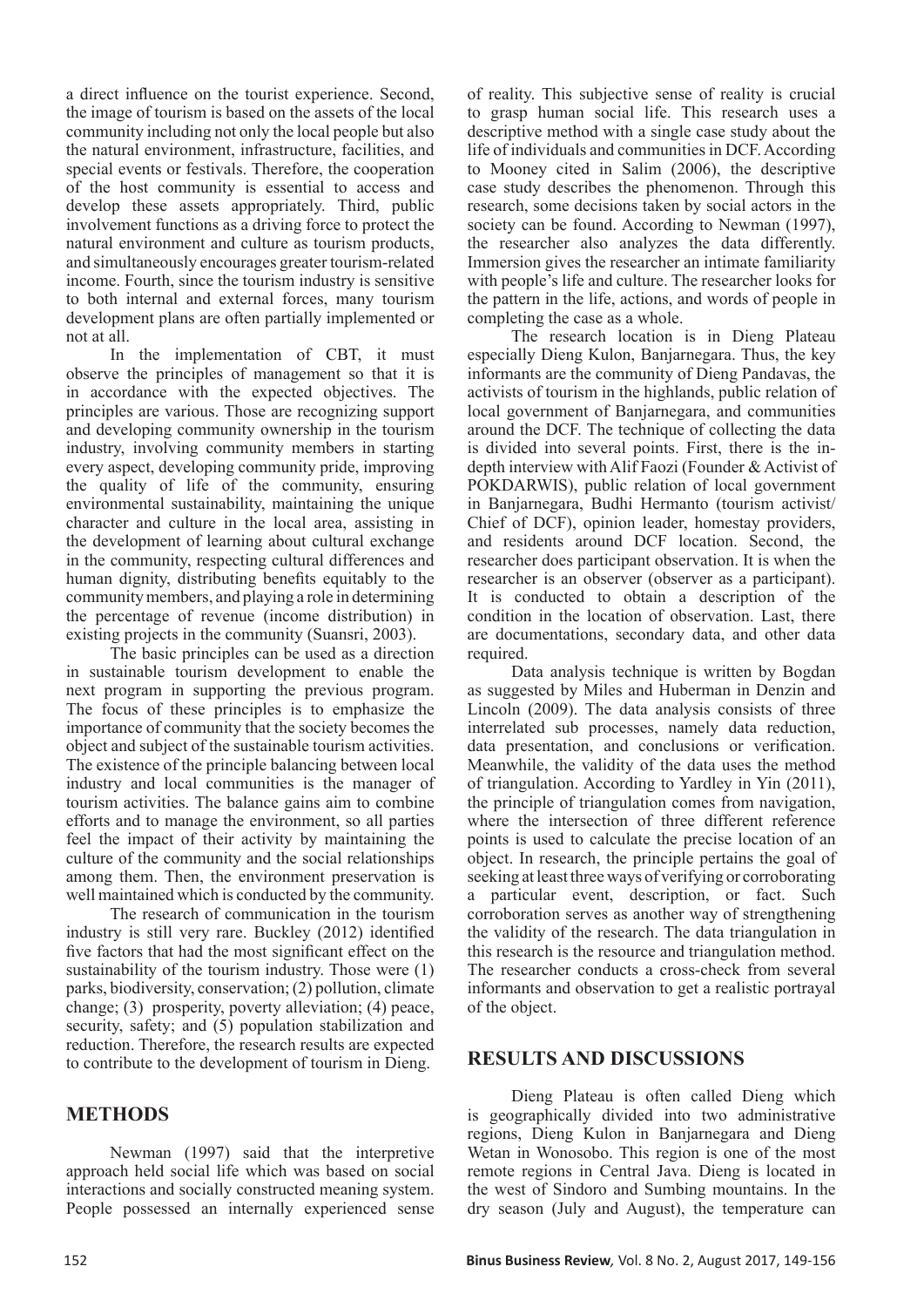reach 0° C in the morning and bring local frost called bun upas (poisonous dew) causing damage to crops. In addition, natural condition in Dieng with fertile soil makes agriculture become livelihood for general public. It particularly produces vegetables, mountain papaya (*Carica*), mushrooms, kemar fruit (terung belanda), and purwaceng. However, due to rapid agricultural activities and uncontrolled forest area on the top of the mountains, the land space for cultivation of vegetables such as potatoes runs out. This also causes erosion. There are many existing attractions in Dieng. First, people can do climbing tour, visit mountain cleft, Sindoro Mountain, Prahu Mountain, Pakuwojo Mountain, and Sikunir Mountain. Secondly, there is Color lake that elicits red, green, blue, white, and violet shades, Pengilon which the water is clear; and Merdada lake which is the largest lake in Dieng Plateau. The water never recedes though it is continuously used as irrigation for agricultural fields. Third, people can visit Ghatot Kacha, Bima, Arjuna, Semar, Sembadra, Heroine, Setyaki, Gangsiran Aswatama, and Dwarawati temples. Fourth, there are Semar Cave, Jaran Cave, and Sumur Cave that are often used as spiritual place. Fifth, Dieng Volcanic Theater is for screening the volcanoes in Dieng. Sixth, Kailasa Dieng Museum contains artifacts and provides information about things related to Dieng such as good nature, society, and historical heritages.

Since the tourism village is established in Dieng Kulon, the society awareness about tourism village has begun to develop. During DCF, houses belonging to the resident change into homestay. Almost all the houses are occupied by domestic or international tourists during the event. It encourages the local people to concern more about cleanliness, orderliness, and comfort of their place as a tourism destination. Dieng previously is only known by its local potato farm and is known for its neighborhood of Dieng with its advanced aspects of hygiene, discipline, and security. Since the annual event DCF is held, the cleanliness and safety have never become problem. Community and POKDARWIS Dieng Pandawa have sterilized the place of the event. Cleaning activity is done voluntarily; they realize that the aspect of cleanliness and security will give credence to the tourists to come back. Furthermore,this awareness is the key factor to make Dieng clean and safe tourism area. This can be seen from the increasing number of tourists coming to Dieng. The other positive impact is the increasing number of DCF visitors year by year. It is indicated by the increasing numbers of homestays, and DCF tickets which are sold out before the event.

This event is organized by the Community of Dieng Pandavas in Banjarnegara. The community consists of various other business groups. DCF was first held in 2010 which was previously referred to Dieng Cultural Week. It began to introduce the cultural activities in Dieng to celebrate the Independence Day in 2007. The contests are the race craft, local specialties, local art competitions, and others.

Dieng tourism village is promoted through

various media including online social media. POKDARWIS Dieng Pandawa becomes well-known. DCF has given a good impact on the economic development of Dieng society. Even the people's creativity is grown in the form of handicraft and local food products. The contests and performances in DCF are developing year by year. The more visitors come to Dieng, the more the residents of Dieng get economic benefits. Thus, the unemployment number can be decreased, and the young people start to find ways to make money. It indicates that DCF brings social and economic impact to the people around Dieng.

In 2016, DCF was held again by #jazzAtasAwan musical performance. The musical performance which had begun since 2013 was held in Arjuna and served as the closing event of DCF. The activities of DCF have increased year by year, in line with market needs of many parties who want to get involved in DCF. DCF 2016 consisted of three days of activities.In the first day, there were Maiyahan Cak Nun Kiai Kanjeng, jazz performances at 4°C performed on the main stage of DCF, and fireworks. The second day consisted of scooter, Pangonan sunrise tracking, a leisurely stroll around the village around Dieng Kulon, Puwaceng party, a parade of art and culture, acoustic concerts and puppets, and party lanterns. The third day included Carnival of the culture of motorcade by introducing Bajang children (child beggars to be purified), and the top event was Ruwatan and tangled hair shaving, and Pelarungan in Telaga Warna.

The concept of DCF year by year has increased. It is done to avoid the tourist's boredom with the same show every year. However, the event that never goes away is Ruwatan Dreadlock Hair. This event becomes the distinguishing characteristic and events in the DCF, in addition to performances of jazz music. It is apparent attempt to combine traditional art with modern art. In the 2016 DCF, tourists were given the opportunity to participate in the carnival by wearing local custom. To participate in dreadlocks shaving, they were required to wear batik as a typical fashion of Indonesian. Therefore, DCF reflects the fixed forward of Indonesia insight. Despite featuring jazz, it does not leave the local cultural identity as the residents of Wonosobo and Banjarnegara.

The concept of CBT operating in the tourism communication activities in Dieng has been able to encourage community participation in the realization of a tourism village. Various attempts are made by tourism activists through the Tourism Awareness Group (POKDARWIS) Dieng Pandawa including all tourism stakeholders. To support various activities, POKDARWIS is divided into several clusters. There are (1) working group on SMEs of food industry such as carica syrup, purwaceng drink, and potato chips; (2) working group on crafts such as wooden batik handicraft goods made of the wood whip, Pringgondani, and Tengsek.Those are shaped souvenir key chains, miniature temple, and screen printing Dieng T-shirt; (3) working group on homestay; (4) art and culture working group. It consists of various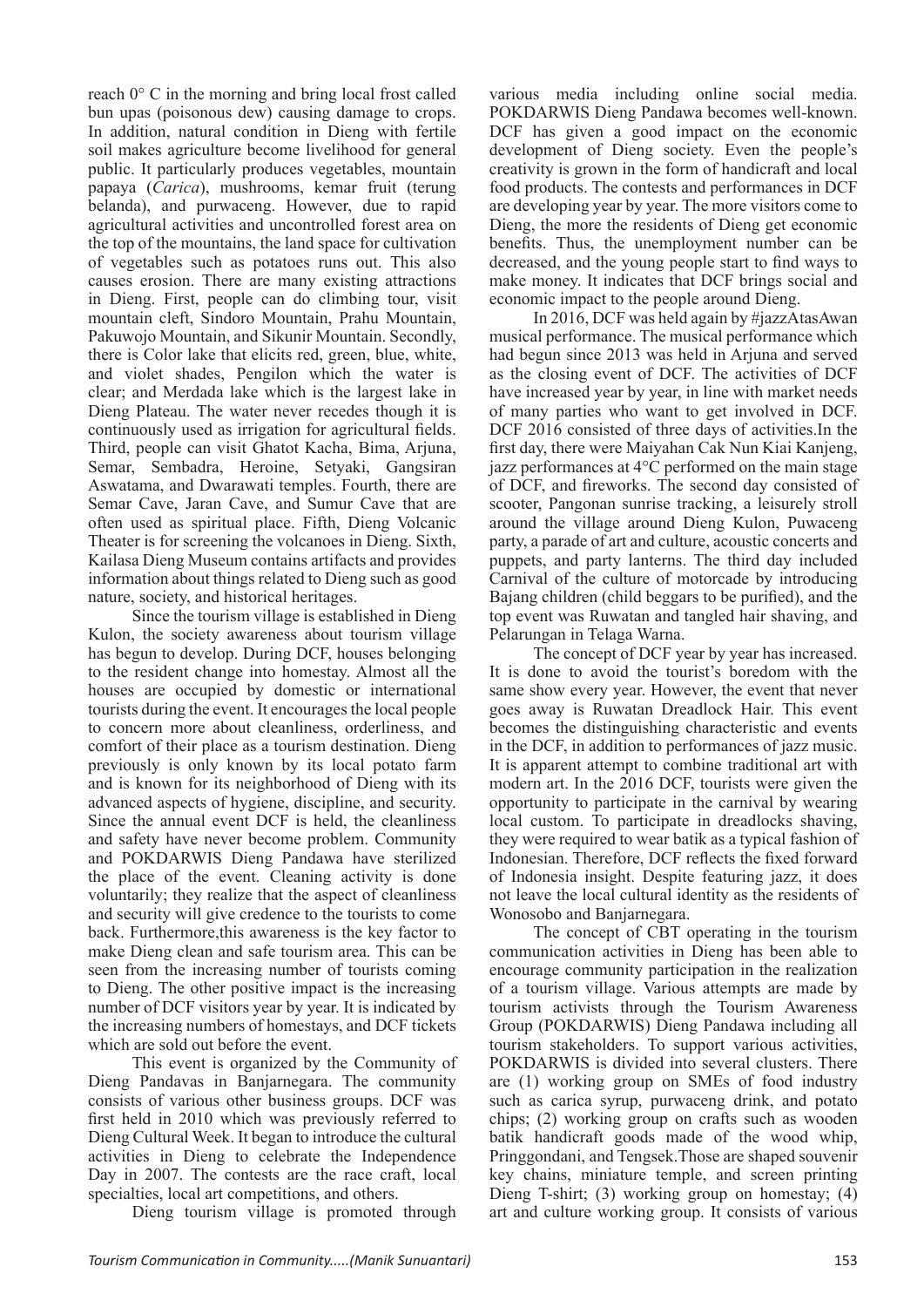leaders and activists of art based on local cultural wisdom; (5) working group on guides; (6) working group on agro-tourism; (7) working group on security; (8) working group on marketing by establishing cooperation with the parties related to Dieng travel, including travel agencies, media, and government. Each Working Group is led by the youths in Dieng whom most of them do not have a college education. However, they have a high motivation to participate in developing Dieng as a tourism village. They promote Dieng as a tourism destination to improve the economy for people around Dieng.

The emerging of Dieng Pandawa started from their concern with a wide range of information spread nationwide over the exploitation of potato plantation causing damage in Dieng in 2005. It also triggered by the condition that many youths were unemployed. These conditions encouraged the establishment of youth community which later was developed as POKDARWIS in Dieng Kulon. Then, in 2007, the name of Tourism Awareness Group (POKDARWIS) Dieng Pandawa was inaugurated in Banjarnegara.

The POKDARWIS Dieng Pandawa has also received the award twice at the level of Central Java province in 2008 as the third champion in Central Java Tourism Awareness and Appreciation, and in 2009 as the first champion for the same championship. In 2008, the chairman of POKDARWIS was also appointed as the chairman of Dieng tourism as the development program of local economies in Banjarnegara by Forum for Economic Development and Equipment Promotion (FEDEP). It was so active in the development of tourism in Central Java. The other achievements were the first winner for homestay at the level of Central Java Province in 2010. It also participated in an empowerment exhibition together with Ministry of Culture and Tourism in 2011, got the award of craft competition at the local level in 2011 and 2013, and defended The National Tourism Village PNPM Recipient in 2012.

POKDARWIS coming from surrounding communities has successfully brought Dieng as a tourism village. Community participation in various events becomes the impetus success of the event held. Thus, there are always more tourists visiting Dieng, which in turn can improve the local economy. Dieng community can still do farming without harming the environment. In addition, they will get additional revenue from various tourism businesses.

Communication between the various stakeholders in the tourism event is capable of delivering Dieng as an interesting tourism without leaving the local culture.

Various tourism businesses begin to be built, ranging from tour guide, homestay, to the local food for direct consumption or souvenirs. Moreover, the typical crafts of Dieng begin to grow and be introduced to tourists especially in the activities of DCF. Thus, Dieng community can realize that the area can be managed as a tourism business to make money, and not only depend on being potato farm workers.

DCF has created awareness for people to be involved in developing Dieng as a tourism village. The local people involvement could give a positive impact on their economic life. They are even able to build a good tourism communication with many stakeholders to make Dieng be a tourism village. Moreover, the tourism communication encouragesthe perseverance of local tourism in Dieng Kulon. The good communication relationship also helps the continuous cooperation among the stakeholders. Thus, the Dieng society can develop Dieng Kulon as the local tourism destination to increase the local income.

The communication in Dieng Pandawa also involves multiple stakeholders from the planning and evaluation of communication activities. Tourism promotion activities are carried out through various media such as Internet by creating their website (diengpandawa.com). The website is expected to invite domestic tourists and encourage foreign tourists to come to Dieng. The number of tourists visiting Dieng has increased since DCF. It also adds the amount of revenue received by the residents.

Moreover, the exchange of information that exists among tourism stakeholders become inevitable in building the understanding of tourists to come to a tourism location. The other supporting factors are packaging a message on location, type of activities, and accommodation, and providing the main attraction for tourists. The concept of combining a cultural festival with cultural and traditional, and contemporary art can attract the traveler to come to Dieng by convening DCF 1-7. The high spirit of cooperation which will embody CBT is strong enough to be used on the swift durability of foreign cultures coming into Indonesia.

Based on the research, the process of the tourism communication in Dieng is presented in Figure 2.

Tourism management related to the CBT principles is applicable in ASEAN and the World Bank. The concept of empowerment by considering



**Tourism Communication** 

Figure 2 The Process of Tourism Communication in DCF Coherence with AIDA Approach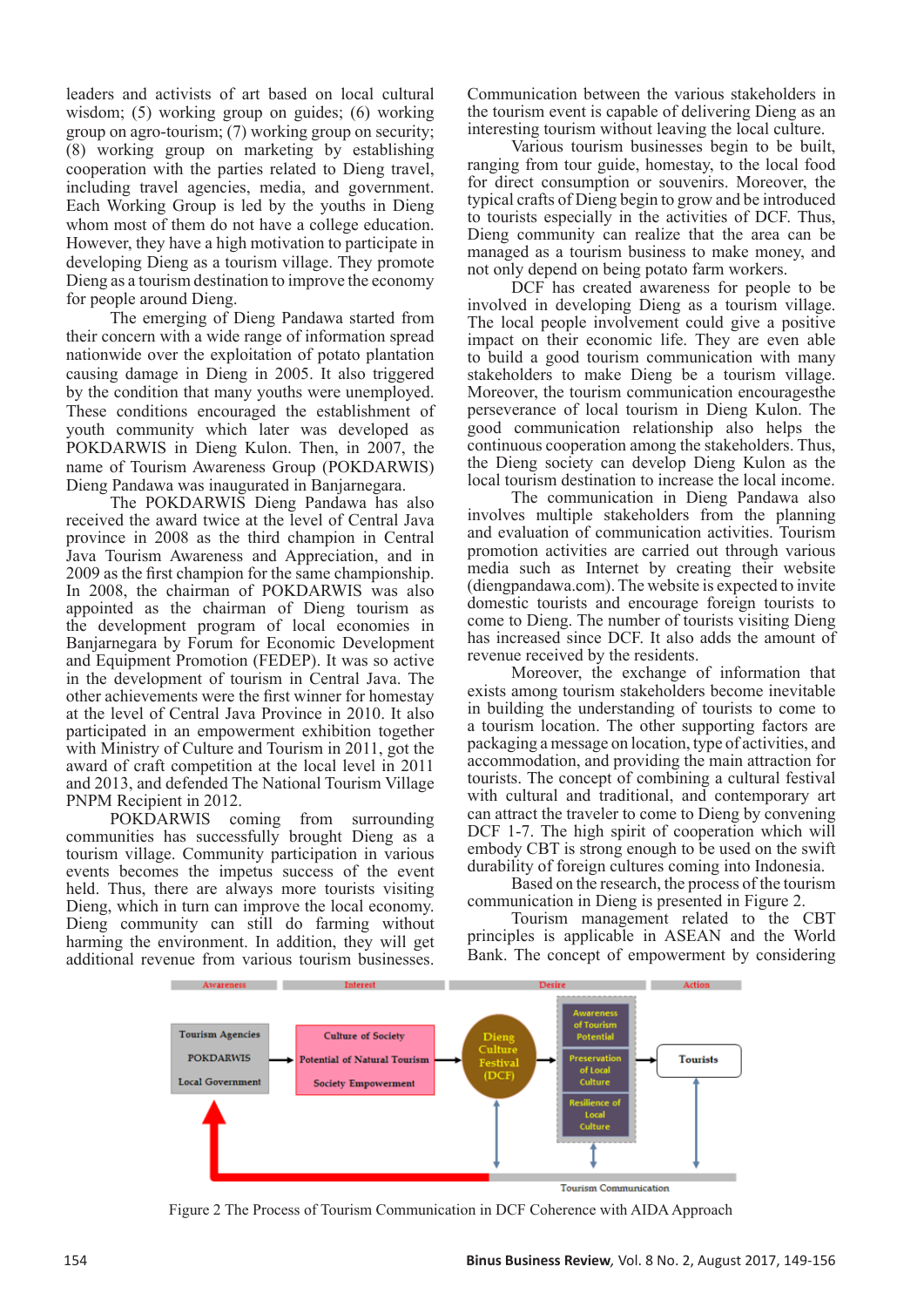the preservation of local culture and tradition, and contributing to sustainable environmental management and tourism communications activities undertaken by Dieng Pandawa has succeeded in improving the welfare of the surrounding community. In addition, DCF has successfully raised the name of Dieng as one of the national and even international travel destinations. It is characterized by many different types of businesses supporting tourism. In addition, the management of the travel has been arranged neatly. Increasing number of tourism businesses in Dieng shows that people have actively participated in the management of tourism. Local communities have become not only as objects of development but have also contributed as the subject of development. The spirit of mutual culverts as the key success of the program can run well and cannot be separated from people's desire to go forward.

Finally, tourism communications in this communication research have not become an interesting field of research for researchers of communication. It should be encouraged to study the growth of tourism communications so that it can produce the basic theory of tourism communications and other communication studies. The advanced communication researches related to the CBT program using different approaches and methodologies of different theories should be conducted.

### **CONCLUSIONS**

Based on the results of the research, it can be concluded that community in Dieng has applied good standard of CBT in ASEAN and the world. CBT performed by POKDARWIS encourages the growth of business in Dieng. Cultural festival packed in DCF also increases the number of tourists coming to Dieng. Moreover, the community realizes that they become the object and the subject of tourism communications in Dieng. Then, packaging that message is done by combining traditional and contemporary art into a tourism attraction. DCF has made new media (Internet) as the alternative media in promoting the tourism. Next, the mutual cooperation is conducted to be a resilient factor in supporting the success of various communication activities of Dieng tourism. There is coherence between the AIDA approach with tourism process in Dieng.

There are recommendations proposed from the research. First, it is necessary to strengthen the partnership between the tourism actors. Hence, all parties can take benefit of the various programs in Dieng tourism. Second,the benefits of tourism activities should not be only felt by the society in Dieng Kulon, but also in Dieng Wetan. Third, the venue of DCF is spread in two regencies, Wonosobo, and Banjarnegara. The involvement of the local government in Central Java is needed in addressing regional income disparities.

### **REFERENCES**

- Adi, I. R. (2003). *Pemberdayaan, pengembangan masyarakat dan intervensi komunitas (pengantar pada pemikiran dan pendekatan praktis)*. Jakarta: LP FE UI.
- Amsden, B. L., Stedman, R. C., & Kruger, L. E. (2010). The creation and maintenance of sense of place in a tourism-dependent community. *Leisure Sciences, 33*(1), 32-51.
- APEC Tourism Working Group. (2010). *Effective community based tourism: A best practice manual.* Gold Coast, Australia: Sustainable Tourism Cooperative Research Centre (CRC).
- ASEAN. (2016). A*SEAN community based tourism standard*. Jakarta: The ASEAN Secretariat.
- Beeton, S. (2006). *Community development through tourism.* Collingwood: Landlinks Press.
- Blackstock, K. (2005). A critical look at community based tourism. *Community Development Journal, 40*(1), 39-49.
- Buckley, R. (2012). Sustainable tourism: Research and reality. *Annals of Tourism Research, 39*(2), 528-546.
- Bungin, B. (2015). *Komunikasi pariwisata (tourism communication): Pemasaran dan brand destinasi.*  Jakarta: Prenadamedia Group.
- Denzin, N. K., & Lincoln, Y. S. (2009). *Handbook of qualitative research (terjemahan)*. Jakarta: Pustaka Pelajar.
- Dilla, S. (2007). *Komunikasi pembangunan pendekatan terpadu.* Bandung: Simbiosa Rekatama Media.
- Fong, S. F., & Lo, M. C. (2015). Community involvement and sustainable rural tourism development: Perspectives from the local communities. *European Journal of Tourism Research, 11*, 125-146.
- Harun, R., & Ardianto, E. (2011). *Komunikasi pembangunan perubahan sosial*. Jakarta: Radjawali Pers.
- Iorio, M., & Corsale, A. (2014). Community-based tourism and networking: Viscri, Romania. *Journal of Sustainable Tourism, 22*(2), 234-255.
- Lindström, K. N., & Larson, M. (2016). Community-based tourism in practice: Evidence from three coastal communities in Bohuslän, Sweden. *Bulletin of Geography. Socio-economic Series, 33*(33), 71-78.
- Mnguni, M. E., & Giampiccoli, A. (2016). Communitybased tourism and food: Towards a relationship framework. *African Journal of Hospitality, Tourism and Leisure, 5*(1), 1-12.
- Mulyana, D. (2000). *Ilmu komunikasi suatu pengantar.*  Bandung: Remaja Rosdakarya.
- Newman, W. L. (1997). *Social research methods: Qualitative and quantitative approaches.* United States of America: Allyn & Bacon.
- Okazaki, E. (2008). A community-based tourism model: Its conception and use. *Journal of Sustainable Tourism, 16*(5), 511-529.
- Saarinen, J. (2006). Traditions of sustainability in tourism studies. *Annals of tourism research, 33*(4), 1121- 1140.
- Salim, A. (2006). *Teori dan paradigma penelitian sosial.*  Yogyakarta: Tiara Wacana.